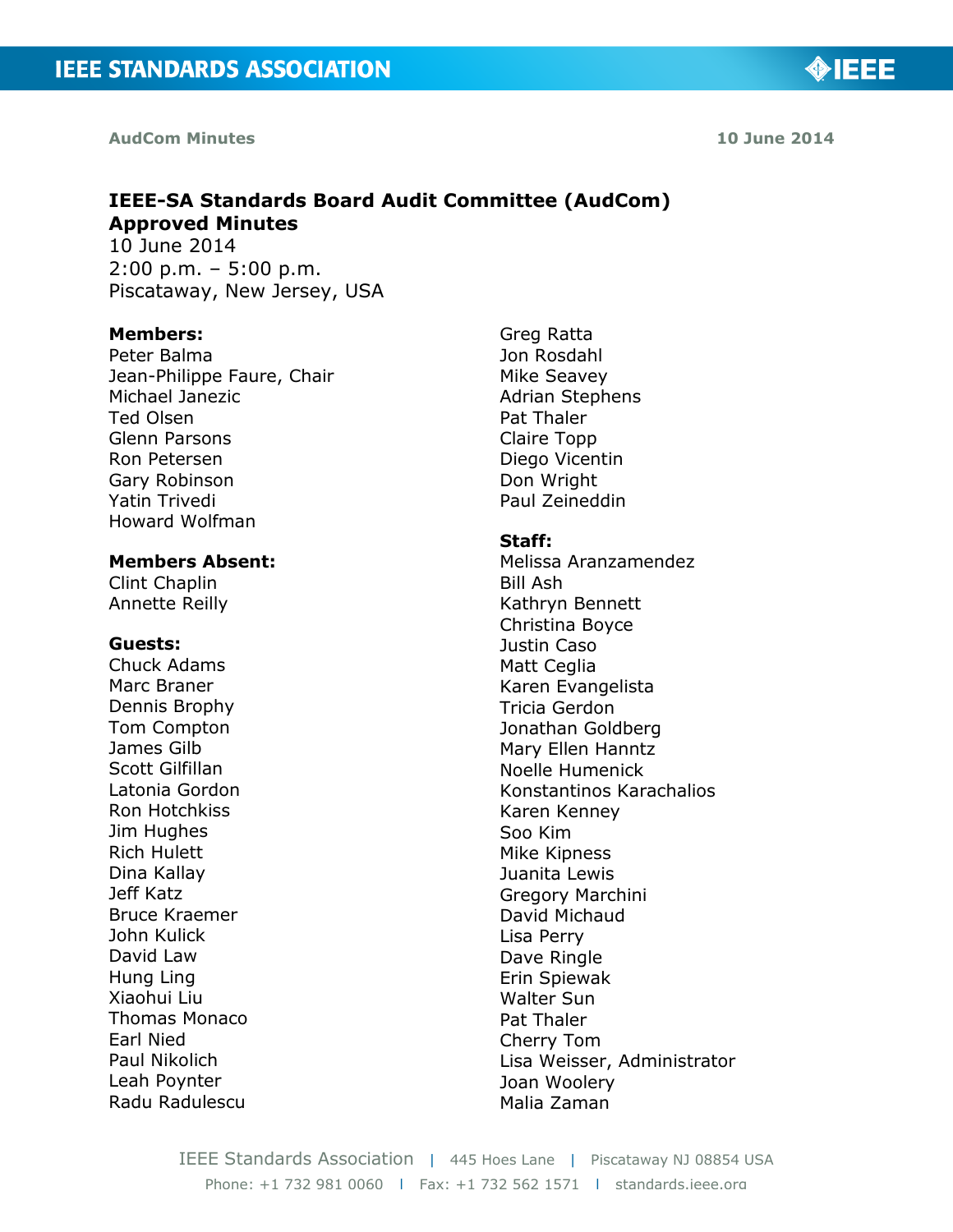# **[Unless otherwise noted, all votes are unanimous]**

## **1. CALL TO ORDER**

Chair Faure called the meeting to order at 2:00 p.m.

## **2. INTRODUCTIONS AND UPDATE FROM THE AUDCOM CHAIR**

There was a round of introductions by all present, and Chair Faure gave an update about current and upcoming AudCom review statistics.

## **3. REVIEW AND APPROVAL OF THE AGENDA**

Chair Faure asked if there were any additions, deletions, or alterations to the published agenda.

**Motion: Approve the 10 June 2014 AudCom meeting agenda. Upon vote the motion passed.**

#### **4. APPROVAL OF MINUTES OF THE 24 MARCH 2014 AUDCOM MEETING**

**Motion: Approve the minutes of the 24 March 2014 meeting. Upon vote the motion passed.**

#### **5. P&P REVIEW**

#### **5.1 Status of Continuing Sponsor P&P Review**

5.1.1 AES/RS – Ted Olsen

Ted reported that this P&P will continue under review and move to the August agenda.

5.1.2 BTS/AVTech – Yatin Trivedi, Clint Chaplin

#### **Motion: To recommend acceptance of the BTS/AVTech P&P. Upon vote the motion passed.**

5.1.3 BTS/RFTech – Yatin Trivedi, Clint Chaplin

## **Motion: To recommend acceptance of the BTS/RFTech P&P. Upon vote the motion passed.**

5.1.4 C/PA **–** Jean-Philippe Faure, Michael Janezic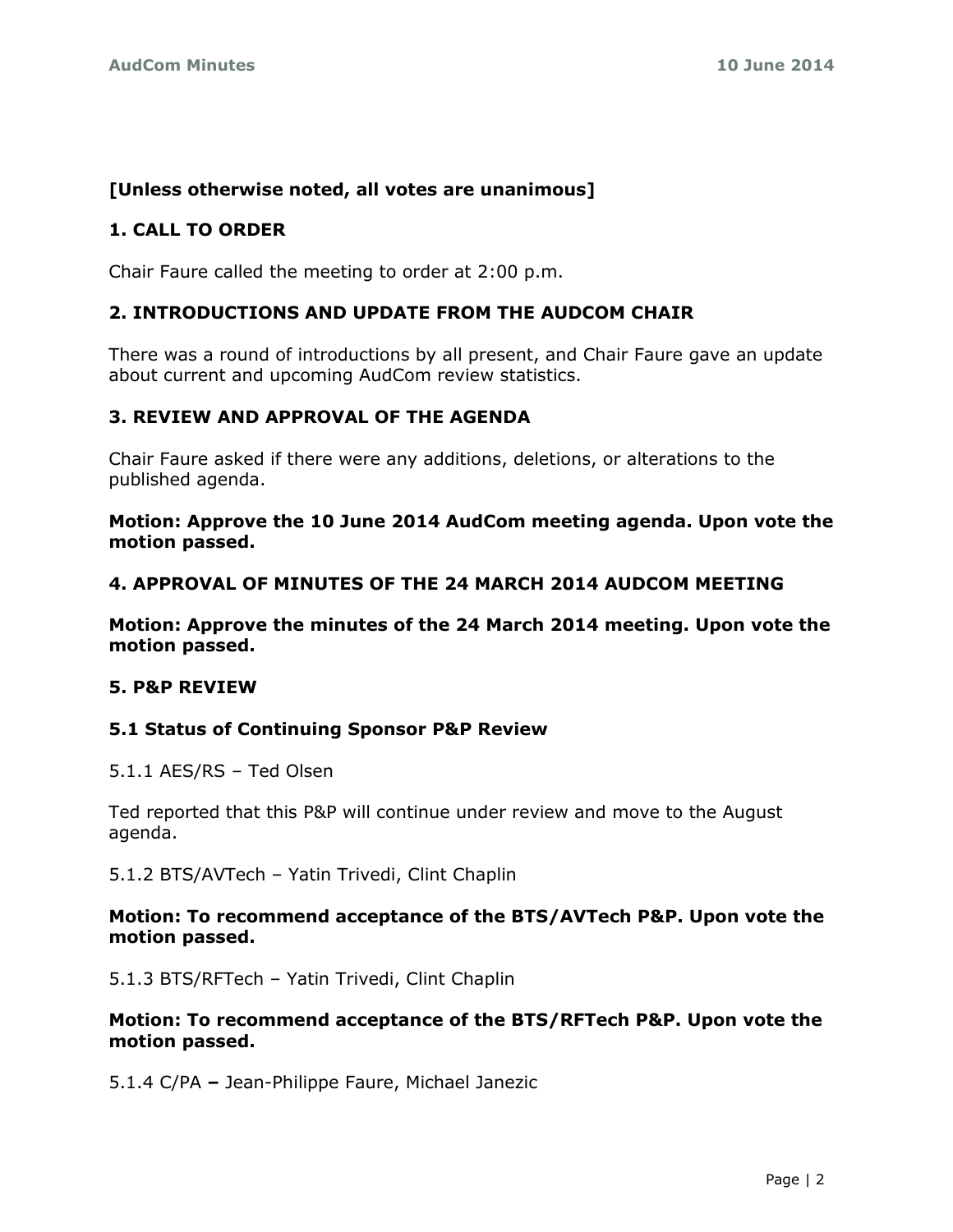Chair Faure turned the chair over to Peter Balma for this discussion. There have been several telephone meetings with the Sponsor, but there is still a question about the documentation about the hierarchy of the Sponsor and its parent organization. Mike Janezic offered to become a mentor to help the Sponsor draft the language so that it is more aligned with the AudCom baseline. This P&P will continue under review and move to the August agenda.

5.1.5 COM/DySPAN-SC – Yatin Trivedi, Michael Janezic

Mike reported that there is still one outstanding issue regarding voting membership, but it should be easily resolved. This P&P will continue under review and move to the August agenda.

```
5.1.6 VT/ITS – Ronald Petersen, Glenn Parsons
```
Ron reported that while the P&P document has been revised, there are still some minor editorial changes that have not been addressed. There was confusion because two different people submitted documents and each had elements that were still incorrect. This P&P will continue under review and move to the August agenda.

5.1.7 VT/LT – Glenn Parsons, Peter Balma

#### **Motion: To recommend acceptance of the VT/LT P&P. Upon vote the motion passed.**

# **5.2 New P&P Review**

5.2.1 C/LM **–** Ron Petersen, Gary Robinson

#### **Motion: To recommend acceptance of the C/LM P&P. Upon vote the motion passed.**

5.2.2 SASB/SCC21 – Ted Olsen, Clint Chaplin

#### **Motion: To recommend acceptance of the SASB/SCC21 P&P. Upon vote the motion passed.**

5.2.3 SASB/SCC40 – Howard Wolfman, Glenn Parsons

Glenn reported that there were still some minor edits that need to be made, but these can be done quickly.

**Motion: To recommend conditional acceptance of the SASB/SCC40 P&P, with the condition to address minor editorial issues. Upon vote the motion passed.**

5.2.4 TAB/CRFID – Peter Balma, Clint Chaplin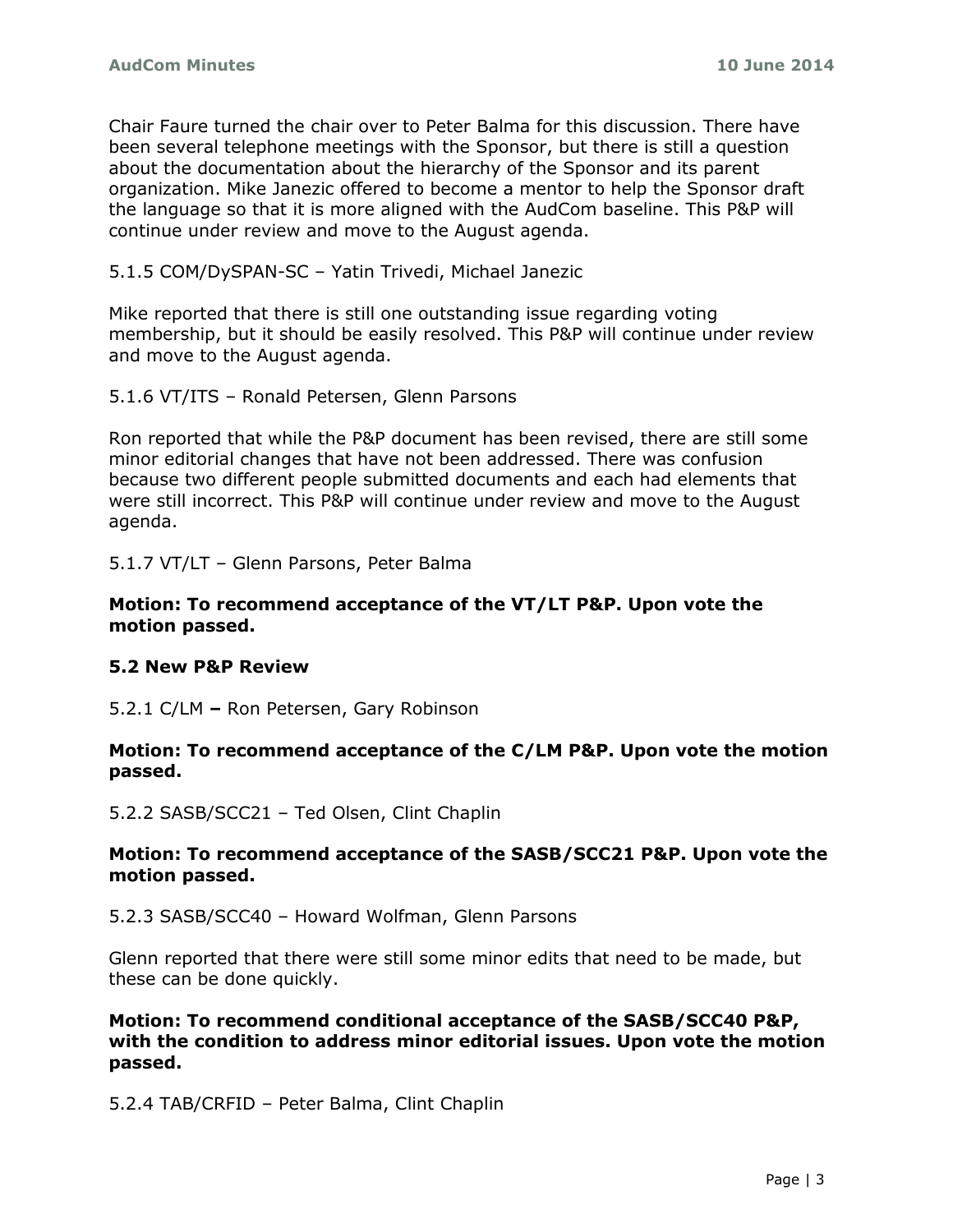Peter asked that agenda item 7.2.1 be moved to this section as part of the P&P discussion. He reported that the P&P document is aligned with the baseline and could be recommended for acceptance. However, as indicated in 7.2.1, there needs to be clarification of the CRFID naming structure both within the P&P document, and across the P&Ps, myProject, and the CRFID website. There were several officers and staff from CRFID in attendance, and all were in agreement.

# **Motion: To recommend that the TAB/CRFID P&P be considered Visibly Under Development. Upon vote the motion passed.**

## **5.3 Working Group P&P Review**

5.3.1 C/LT/RMLTWG13 – Michael Janezic, Howard Wolfman

#### **Motion: To deem without issue the C/LT/RMLTWG13 - WG P&P. Upon vote the motion passed.**

5.3.2 C/S2ESC/26531 WG (Common) – Ronald Petersen, Howard Wolfman

#### **Motion: To deem without issue the C/S2ESC/26531 WG (Common) - WG P&P. Upon vote the motion passed.**

5.3.3 IAS/PCI/P1886 WG – Howard Wolfman, Ronald Petersen

#### **Motion: To deem without issue the IAS/PCI/P1886 WG - WG P&P. Upon vote the motion passed.**

The next agenda items covered PES Working Group P&P reviews. Prior to these discussions, Chair Faure opened up agenda item 6.1. He reminded the group about the process that was agreed upon for the PES Working Group P&Ps. He also reported that four of the PE Sponsors used the PES WG P&P template, another five of the PE Sponsors have reviews underway, and another five of the PE Sponsors did not submit their WG P&Ps by the 1 June 2014 deadline.

During this update, it was brought to the attention of the group that the PE/SWG WG P&P document that is used as the PE WG P&P template has an inaccuracy in the Appeals clause. It was agreed by AudCom that for those PE Sponsors that already submitted WG P&P documents following the template, the documents would be deemed without issue, as noted in agenda items 5.3.4 through 5.3.7 below. It was also agreed that going forward, PES will need to align more with the AudCom baseline.

There was further discussion about what to use for comparison to review the PE WG P&Ps that did not follow the PE template, and also for those that have yet to be submitted.

## **Motion: To deem without issue the WG P&Ps of the four PE Sponsors that adopted the PE template.**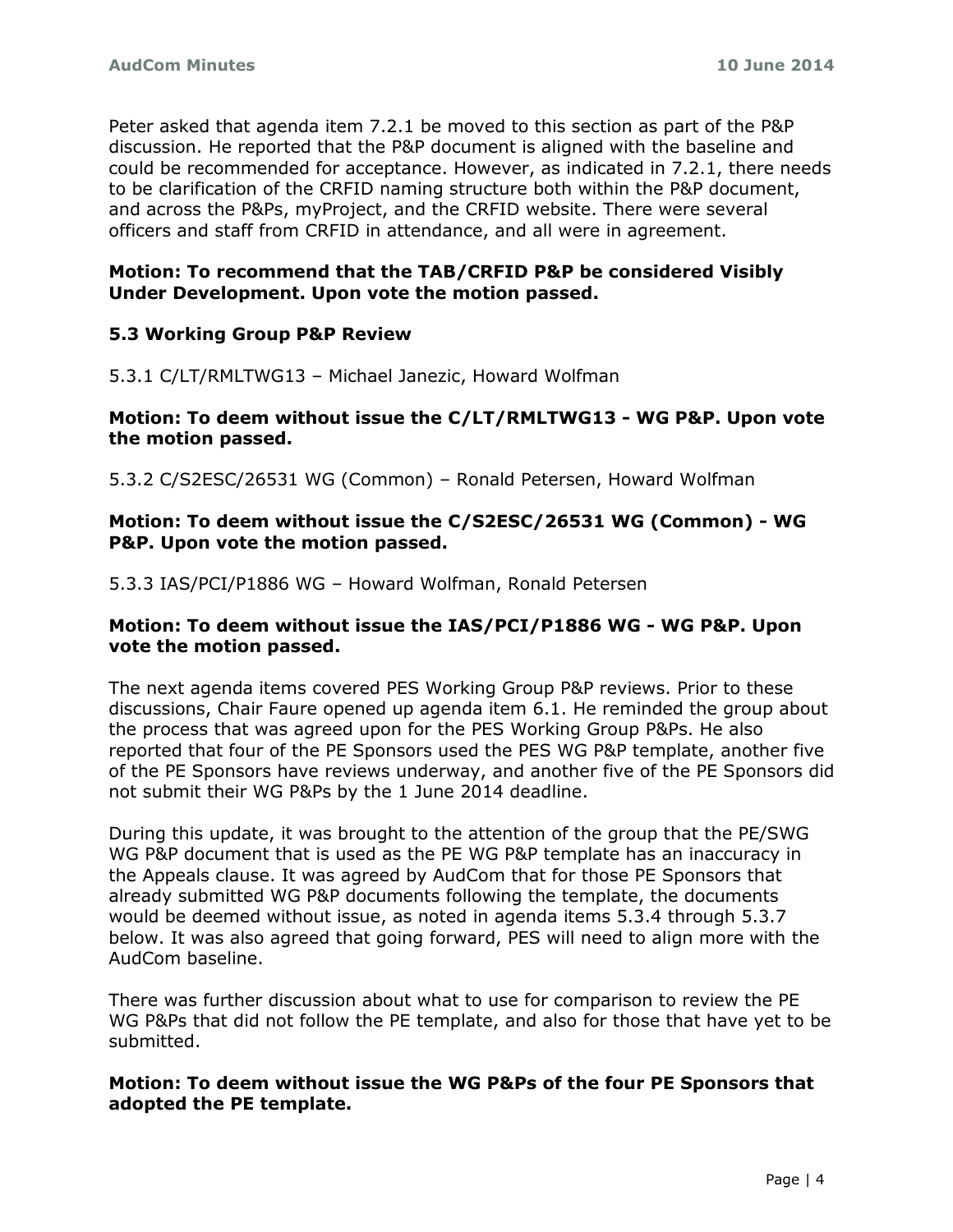**To have the WG P&Ps continue under review for the five PE Sponsors that adopted the template with changes. Reviews are underway against either the template or the 2012 baseline.**

**For the five PE Sponsors that have not submitted WG P&Ps, AudCom will conduct audits against the 2013 baseline. Upon vote the motion passed.**

5.3.4 PE/PSIM/WG on ESD - (common - all PE/PSIM WGs)

**Motion: To deem without issue the PE/PSIM/WG on ESD - WG P&P. Upon vote the motion passed.**

5.3.5 PE/PSR/C37.114\_WG - (common - all PE/PSR WGs)

**Motion: To deem without issue the PE/PSR/C37.114\_WG - WG P&P. Upon vote the motion passed.**

5.3.6 PE/SB/WG\_450 - (common - all PE/SB WGs)

**Motion: To deem without issue the PE/SB/WG\_450 - WG P&P. Upon vote the motion passed.**

5.3.7 PE/TR/Admin-WGC57.163 - (common - all PE/TR WGs)

#### **Motion: To deem without issue the PE/TR/Admin-WGC57.163 - WG P&P. Upon vote the motion passed.**

5.3.8 PE/IC/ICC\_WG - (common - all PE/IC WGs) Michael Janezic, Yatin Trivedi

This P&P will continue under review and move to the August agenda.

5.3.9 PE/NPE/WG\_3.1 - (common - all PE/NPE WGs) Glenn Parsons, Gary Robinson

This P&P will continue under review and move to the August agenda.

5.3.10 PE/SPDLV/LV3.6.6 - (common - all PE/SPDC WGs) Annette Reilly, Ted Olsen

This P&P will continue under review and move to the August agenda.

5.3.11 PE/SUB/WGE9 - (common - all PE/SUB WGs) Howard Wolfman, Clint Chaplin

This P&P will continue under review and move to the August agenda.

5.3.12 RS/SC/1633 WG - Ted Olsen, Glenn Parsons

This P&P will continue under review and move to the August agenda.

5.3.13 UFFC/UFFC/Relaxor-Based Single Crystals – Gary Robinson, Annette Reilly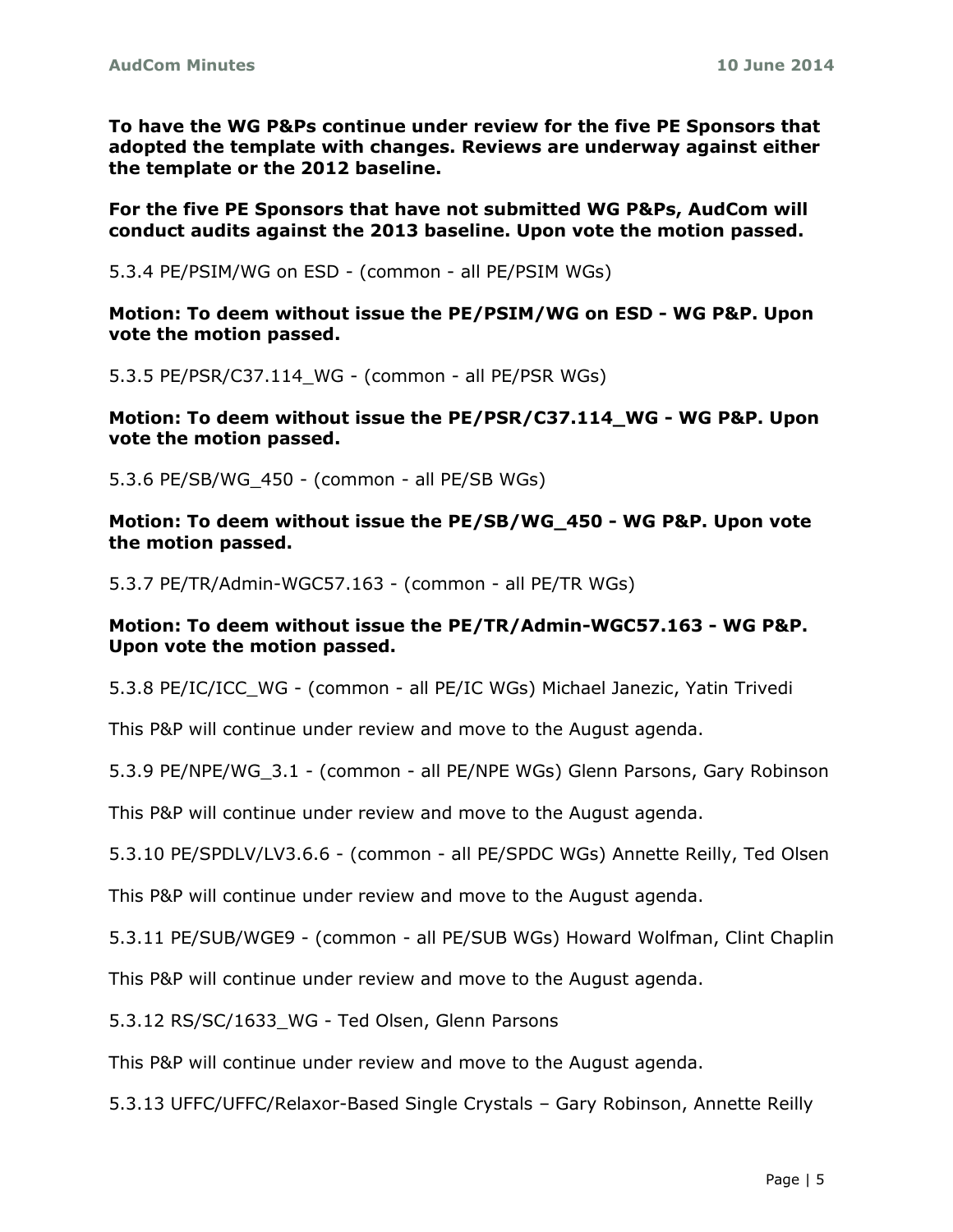This P&P will continue under review and move to the August agenda.

# **6. OLD BUSINESS**

# **6.1 Audit of PES Working Group P&Ps - Chair Faure**

This discussion took place earlier on the agenda, prior to 5.3.4.

# **6.2 AudCom 'Suspension of Rules' and 'Executive Session (private) Email Ballots' Ad Hoc - Gary Robinson**

This Ad Hoc is chaired by Gary Robinson and includes the following members: James Gilb, Yvette Ho Sang, Michael Kipness, Bruce Kraemer, Hung Ling, Paul Nikolich, Ted Olsen, Lisa Perry, Ron Petersen, Pat Thaler, Yatin Trivedi, and Lisa Weisser. Gary presented the most recent version of the suggested language, drafted with input from the group and from Claire Topp, for both 'Suspension of Rules' and 'Executive Session Ballots'. The question was raised about which documents would need to incorporate the new language. It was agreed that the wording should be approved by AudCom via the Ad Hoc charged with reviewing the AudCom Baselines chaired by Ted Olsen. The 'Suspension of Rules' and 'Executive Session (private) Email Ballots' Ad Hoc was disbanded with thanks.

**Motion: To review the suggested draft language along with additional comments on 'Suspension of Rules' or 'Executive Session Ballots' via the Ad Hoc that is reviewing the AudCom Baseline documents to determine the best approach to incorporate the language into the AudCom Baselines. Upon vote the motion passed.**

## **6.3 AudCom Voting of Chair and Vice Chair and Meeting Notices Ad Hoc - Mike Janezic**

This Ad Hoc, chaired by Mike Janezic includes the following members: Matt Ceglia, Soo Kim, Mary Lynne Nielsen, Ted Olsen, Ron Petersen, Jon Rosdahl, Lisa Weisser, and Malia Zaman. The focus at this time is the Voting of Chair and Vice Chair for entities. Mike had reported the group's conclusions with regard to Voting of Chair and Vice Chair for individuals at the March AudCom meeting, and was asked to address this from the perspective of entities. Mike provided an update of the Ad Hoc's recent activity. Given the wide range of feedback that he received from different groups that he reached out to, Mike plans to reconvene the Ad Hoc, and will include someone from CAG, too, because of the focus on entities.

Recommendations from this Ad Hoc, including the recommended language with regard to Meeting Notices that was presented at the March AudCom meeting will be provided to the Ad Hoc that is reviewing the baseline documents.

**AI:** Jim Hughes will ask CAG for help with this Ad Hoc.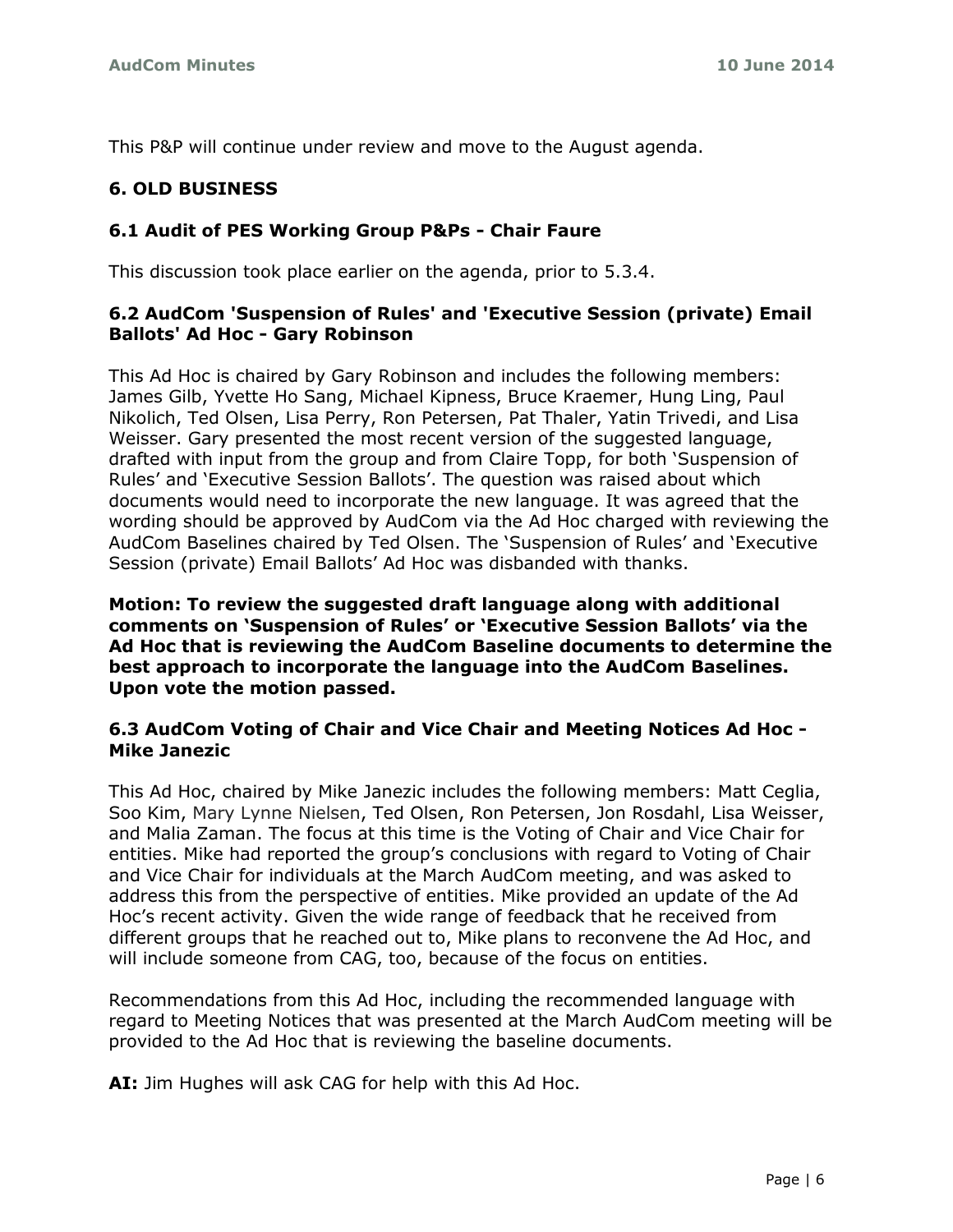# **6.4 Review 2013 Baseline Comments, and Address Consistency and Alignment Between the Sponsor and Working Group P&Ps Ad Hoc - Ted Olsen**

This Ad Hoc is chaired by Ted Olsen, and includes the following members: Peter Balma, Herb Bennett, Matt Ceglia, Jonathan Goldberg, Mike Seavey, Lisa Weisser, and Howard Wolfman. Ted presented a document showing the comparison of similarities and differences across all AudCom baseline versions at this point in time, following the 2013 baseline update. He explained that this is a starting point for the Ad Hoc's work going forward. Ted will work on the format of the document and get the Ad Hoc together.

There was also a discussion about whether the baselines should now move to a two-year maintenance schedule to help stabilize them for a longer time period. Any significant issues would be addressed as needed. Ted mentioned that with this timing, the next updates to the baselines will be reviewed and ready for use by December 2015.

**AI:** Peter Balma agreed to review the instructional text for the baselines.

# **6.4.1 Clarification of SCC20 and Working Group Baseline Issues - Mike Seavey**

Mike Seavey, SCC20 Chair, presented several issues with regard to the SCC Type 2 baseline document that were relevant for SCC20, and that may be relevant for other SCCs. The issue of most concern is with the Appeals clause. Mike agreed to join the Ad Hoc that is reviewing the AudCom baselines, and he would also like to have an item on the agenda for the March 2015 AudCom meeting.

**AI:** Add agenda item to March 2015 AudCom meeting to review progress on the language in the baseline documents for these specific issues.

# **7. NEW BUSINESS**

## **7.1 Working Group P&P review process and the myProject system - Chair Faure, Ted Olsen**

Chair Faure and Ted presented information about an IT request for enhancements to the Working Group review process in myProject. The goal would be to make the process more comprehensive, similar to the Sponsor P&P process in myProject. There are two aspects to the request, the first being the ability to see which Working Groups are active so that AudCom can easily select one to for an audit of its P&Ps. The second aspect is to maintain a more complete history of the reviews that have taken place.

#### **Motion: To request the recommendations from the two presentations in this item to be placed in the queue for IT. Upon vote the motion passed.**